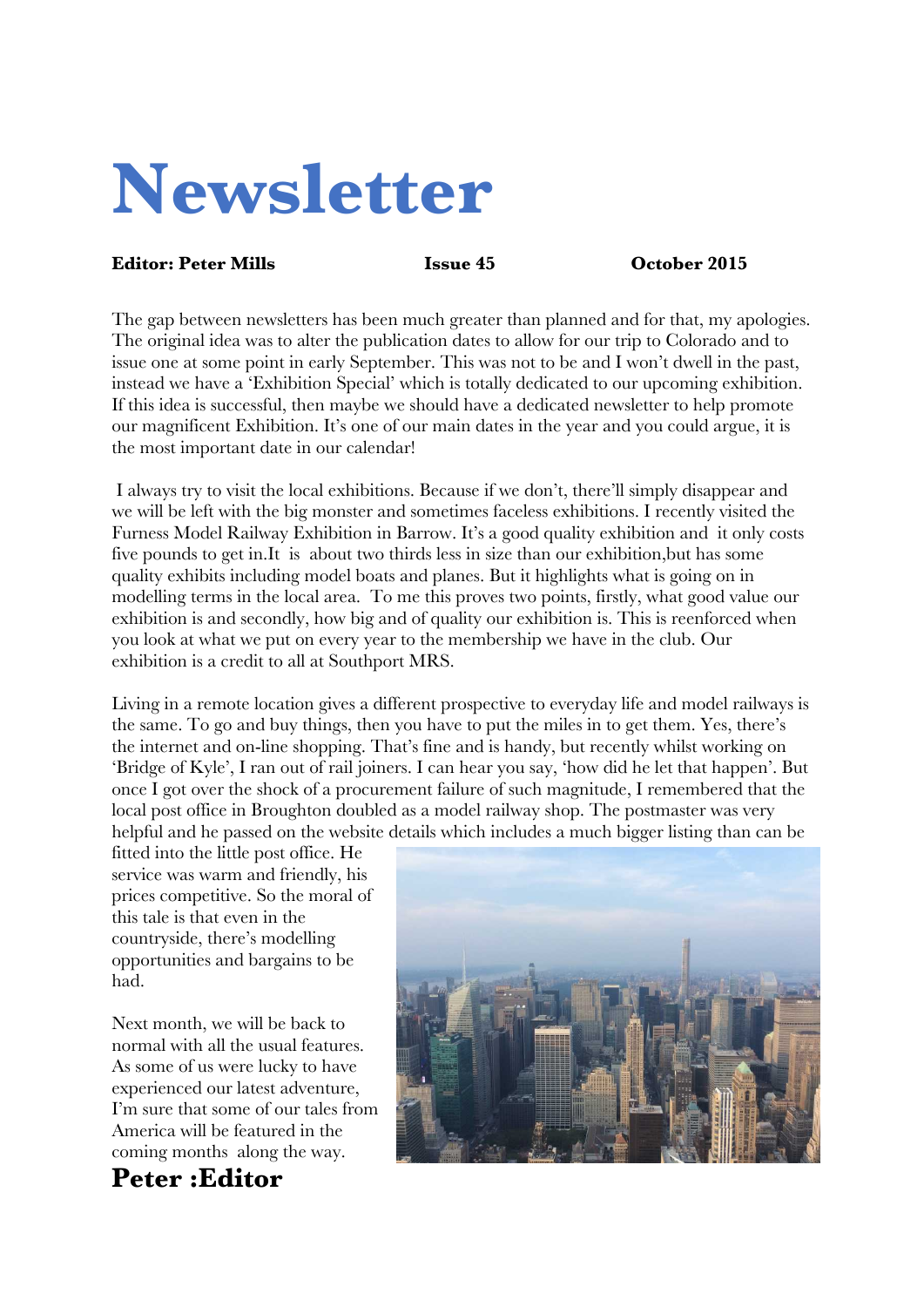# **Dear Visitors, Guests and Members,**

Welcome to this our 42nd Annual Exhibition and our first to be held here at Greenbank High School. I hope you will agree this is a fine building. I feel we are very fortunate to be here for our Exhibition. I would like to extend my grateful thanks to Greenbank Governors and Staff, Premises Manger Ged Whittle and his colleagues and all others for their cooperation, assistance and support in the lead up to and in preparation for what you are about to see. Thanks must also go to our Exhibition team, those stalwart fellow members of Southport Model Railway Society who have once again answered the call to put together yet another fine Presentation.

As you will see, this year there is a distinct flavour of Colorado and Rockies style mountain railroads in the visiting layouts which serve to act as a reflection and reminder of our Expedition (sorry, holiday) which a number of SMRS members, including our Exhibition Manager Tony and myself experienced in September this year. I'll let Tony introduce these layouts to you in his address in the pages that follow. Now that our railway pilgrimage is behind us we will return to our regular slot in September and indeed we have already booked to return to Greenbank High School for the weekend 24th - 25th September 2016.

2014 Feedback from Trade and Exhibitors requested that that we observe Remembrance Sunday at 1100. With your support please we shall endeavour to do so.

Returning to the Club and it's activities we continue with ongoing improvements to our premises on Portland Street to ensure comfortable surroundings for our present Members and of course for any future members among you who may be considering joining us. Similarly we have been developing a programme of modelling projects where we might strive for a greater attainment in standards and practices. With such achievements being realised this will allow me to step down as Chairman confident in the knowledge that my successor can go forward with the continued success of the club being assured.

I would finally like to thank you for coming to the show today, for without you there is no show and for allowing me to share in your enjoyment of what we like to regard as one of the best shows in the North West.

## **Frank Parkinson Chairman**

#### **WELCOME TO OUR 2015 EXHIBITION**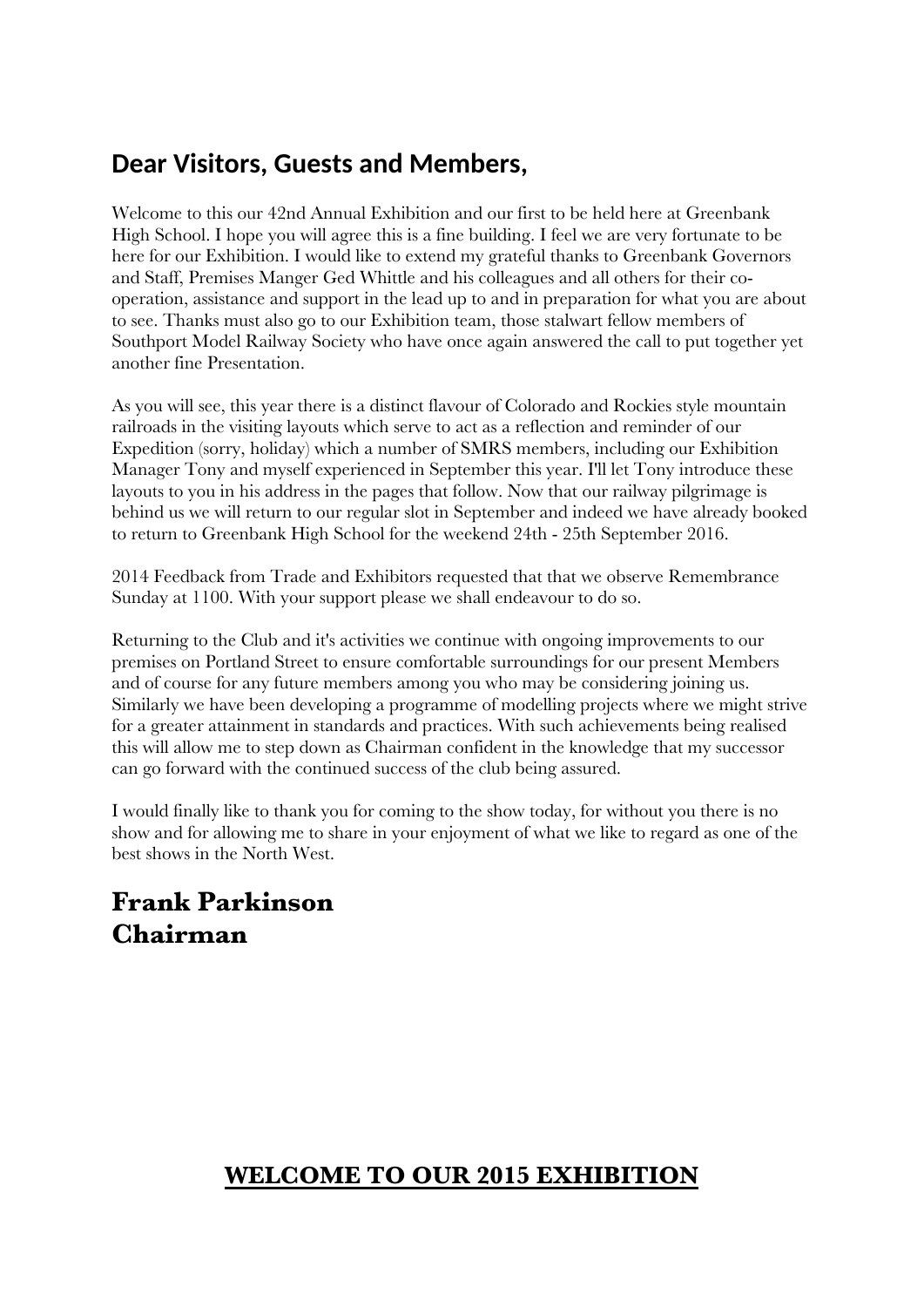### **SATURDAY & SUNDAY 07th and 08th NOVEMBER 2015**

Since we last came together much has changed. This will be our 42nd Annual Exhibition and our first at Greenbank High School. Our trip to Colorado in September was eminently successful. In 2016 we revert to our traditional date of last full weekend in September. Our move to Greenbank opened up opportunities to refresh and reinvigorate. The Halls, their access and public circulation are new to us all so we have included a Schematic which shows the overall configuration and Fire Exits. Our catering mirrors previous years and with greater emphasis on hot food. This is a new location so please bear with us if any issues arise. Over the weekend we will be identifying areas to improve for 2016.

For your pleasure and entertainment we present in excess of twenty Layouts - from Fowey Newbury and Sutton Coldfield, Selby Accrington and Leek, Heysham and Askam-in-Furness, Blaenau Ffestiniog and Abergele as well as from across the North West - Bury, Bolton, Liverpool plus those closer to home in Burscough and Southport.

Our Star attractions are directly related to visiting Colorado – Bear Creek and Shasta. The former, although a fictitious location, is set in one of the many canyons typical of Colorado where mining and logging proliferated. Here you will be able to see fragile wooden trestle bridges curving round mountains, view soaring steel trestles crossing valleys and hear the sounds of steam engines roaring out of rock faced tunnels. Shasta is modern image in the Sacramento River Canyon with torturous curves of Union Pacific's former Espee line through the scenic Shasta sub division seeing long intermodal and merchandise trains

We welcome three new Traders from South Wales, Manchester and here in Southport. Others return from as far afield as Walsall, Durham, Nottinghamshire, Barrow in Furness, Todmorden and Northwich.

The presentation to you of a wide range of influences from outside the immediate area is our renewed commitment towards excellence and entertainment.

The significant scope and size of our Exhibition does not bear comparison with our very modest number of Members. We like to think that what we lack in quantity we make up for in quality. Our website at www.southportmodelrailway.org.uk includes full listings, views of Club House at 57A Portland Street (which is Grade2 listed) and our weekly activities. We welcome visitors on our Tuesday and Friday Club nights from 7.30pm. Refreshments chat and modelling are always available but please ring 07885 [435542](file:///Users/newmac/Documents/1 Railways/2 SMRS/1 Newsletters/tel:07885 435542) in advance so we can be ready to receive you.

# **Tony Kuivala October 2015 Honorary Exhibition Manager**

#### **Exhibition Floor Plan**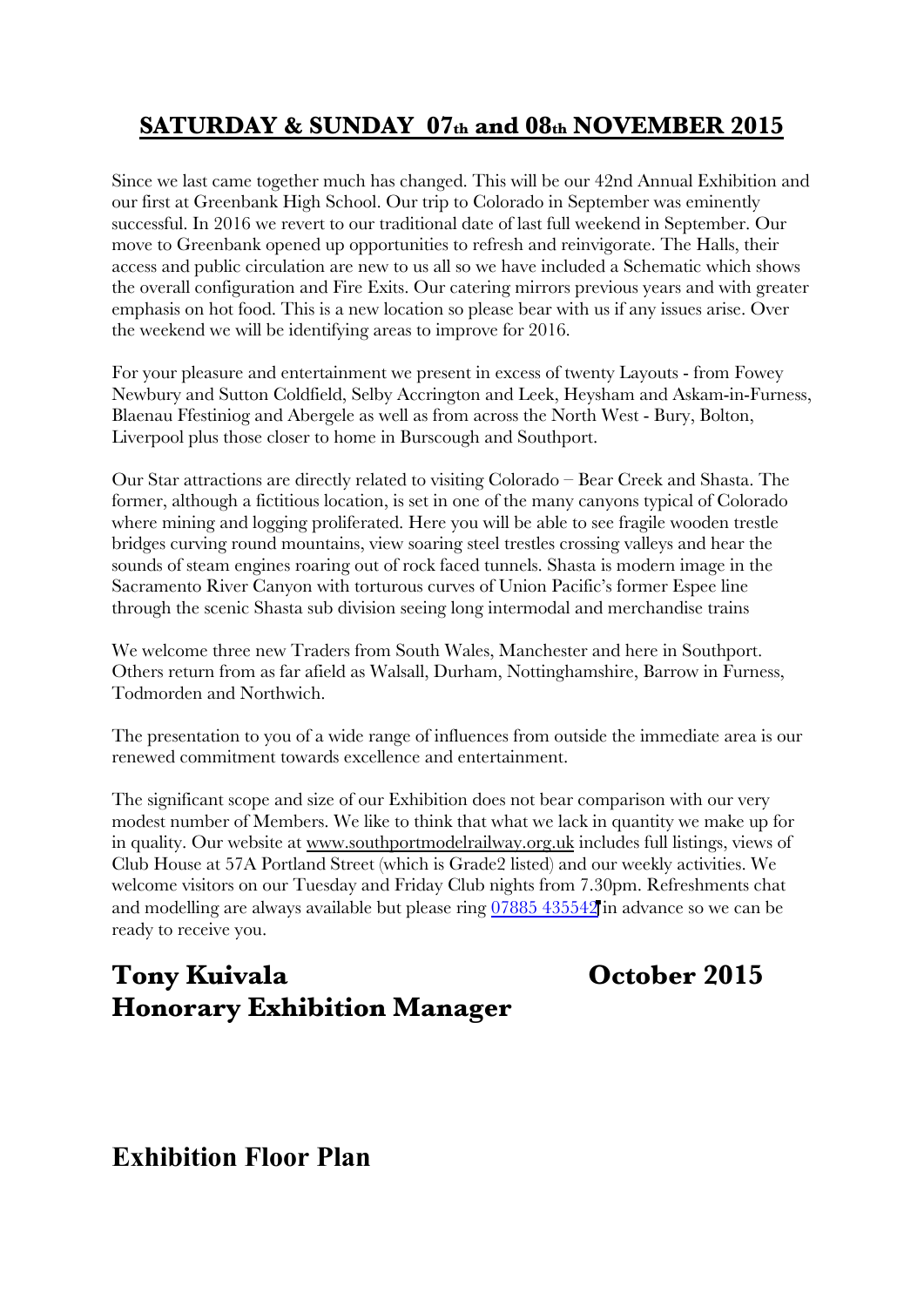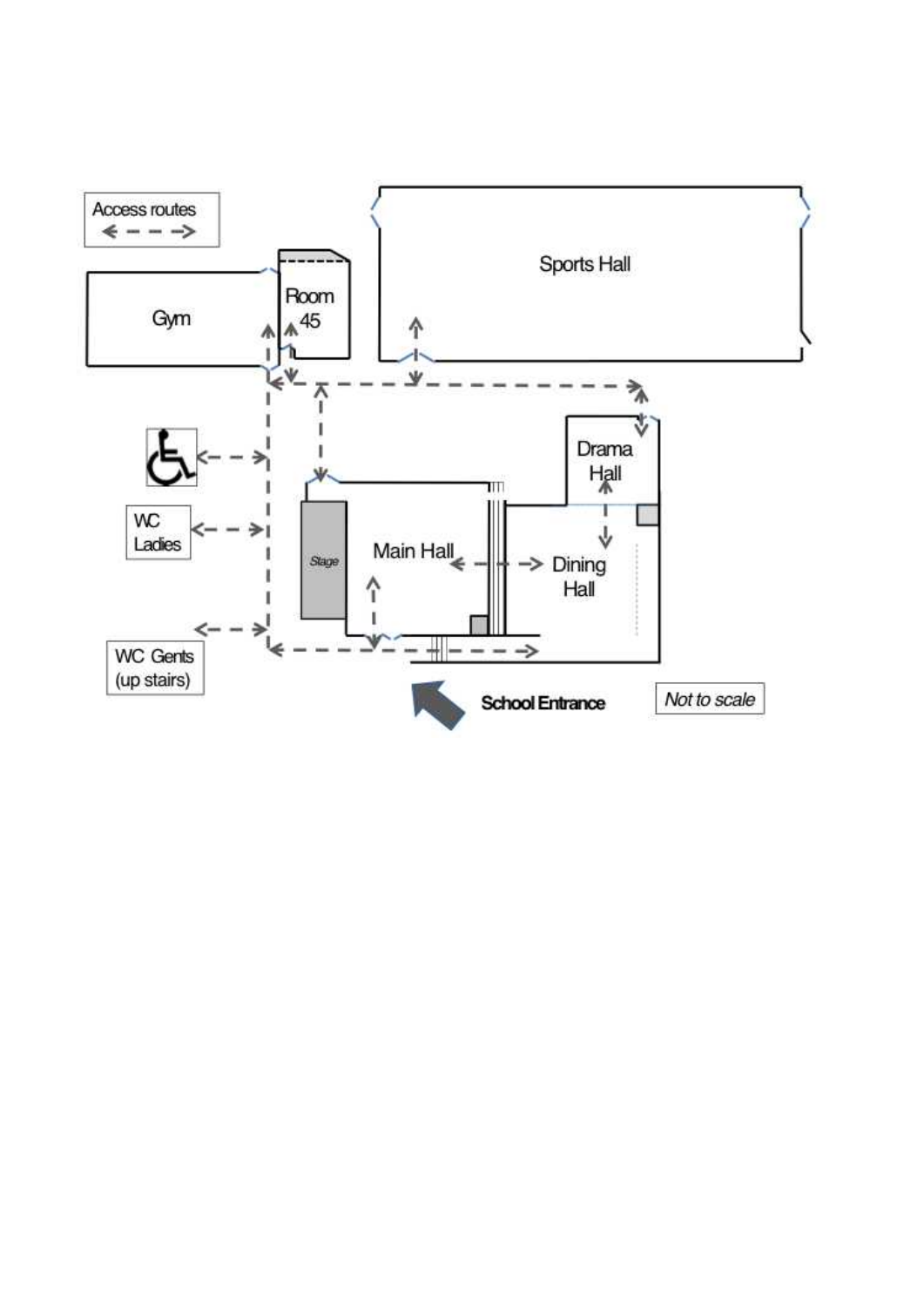#### **Layout listings**

| Alltwyllt                       | 5.5mm Association        | 5.5mm quarr  |
|---------------------------------|--------------------------|--------------|
| <b>Bear Creek</b>               | <b>Sutton Coldfield</b>  | HO/HO3 A     |
| <b>Black Road</b>               | Selby                    | O Gauge 7m   |
| Delyn-Y-Coed                    | Leek                     | 3mm 1950's   |
| <b>Festive Lane</b>             | Accrington               | 2mm 1980'2   |
| <b>Flossil Quay</b>             | Southport                | 009 Narrow   |
| Heatherley                      | Leyland                  | N Gauge      |
| Hugh Barker                     | Southport                | 4mm 1930's   |
| Jewal Line                      | <b>Bolton</b>            | 00 Gauge 19  |
| Llanroc                         | Liverpool                | N Ga         |
| Middleforth                     | West Lancs Light Railway | 16mm Live S  |
| Museum of Transport Heysham     |                          | 4mm          |
| Namur                           | Southport                | 009 1930's U |
| Railways of the World Burscough |                          | G Scale      |
| Sandside                        | Blaenau Ffestiniog       | N Gauge Mo   |
| Schull                          | Fowey                    | 4mm OOn3     |
| Shasta                          | Cumbria                  | Z Gauge Am   |
| Tom's Boatyard                  | Newbury                  | 5.5mm Narrı  |
| Trix Twin Mark3                 | Abergele                 | OO Original  |
| Wedgewood                       | Southport                | OO Gauge 1   |
| West Lancs O Gauge Crosby       |                          | O GaugeTes   |
| Windmill Farm                   | Burscough                | On30         |
| Yellowthreads Treat Bury        |                          | OO Scale Ho  |
|                                 |                          |              |

5.5mm quarry shunting on Talyllyn HO/HO3 American Narrow Gauge O Gauge 7mm Live Steam 3mm 1950's BR 2mm 1980'2 BR 009 Narrow Gauge N Gauge 4mm 1930's LMS/GWR Finescale  $00$  Gauge 1960's BR N Gauge 1950's BR 16mm Live Steam 009 1930's Urban Tramway G Scale N Gauge Modern Image 4mm OOn3 Irish Narrow Gauge Z Gauge American 5.5mm Narrrow Gauge OO Original Twix Twin OO Gauge 1960's BR O GaugeTest Track OO Scale Hong Kong Trams

### **Trade Listings**

Society Listings

5.5mm Association 5.5mm Cheshire Barret Steam Models Gauge 1 Steam Walsall Bespoke Signs & Prints Signs while you wait St Helens Country Park Models Spares & Secondhand Rhonda Crafty Hobbies New & Secondhand Barrow Dave's Railway Films DVD's Malpass Direct Train Spares Rolling Roads & DCC Harnesses Burnley Durham Trains of Stanley New & Secondhand Stanley Help for Heroes Via Southport Hobby Scene Southport Laurence Madden HO Trucks, Cars, G Scale Manchester Mad About Trains New & Secondhand Worksop Mega Points Controllers Point Motors Northwich Merseyside Transport Trust Heritage Buses etc Burscough Southport Hobby Scene Hobby Shop Southport Southport MRS Club Stand Southport The Locoshed New & Secondhand Todmorden Trains, Books & Coaches Books, Loco's Rollingstock Southport World in Motion New & Secondhand Birkenhead